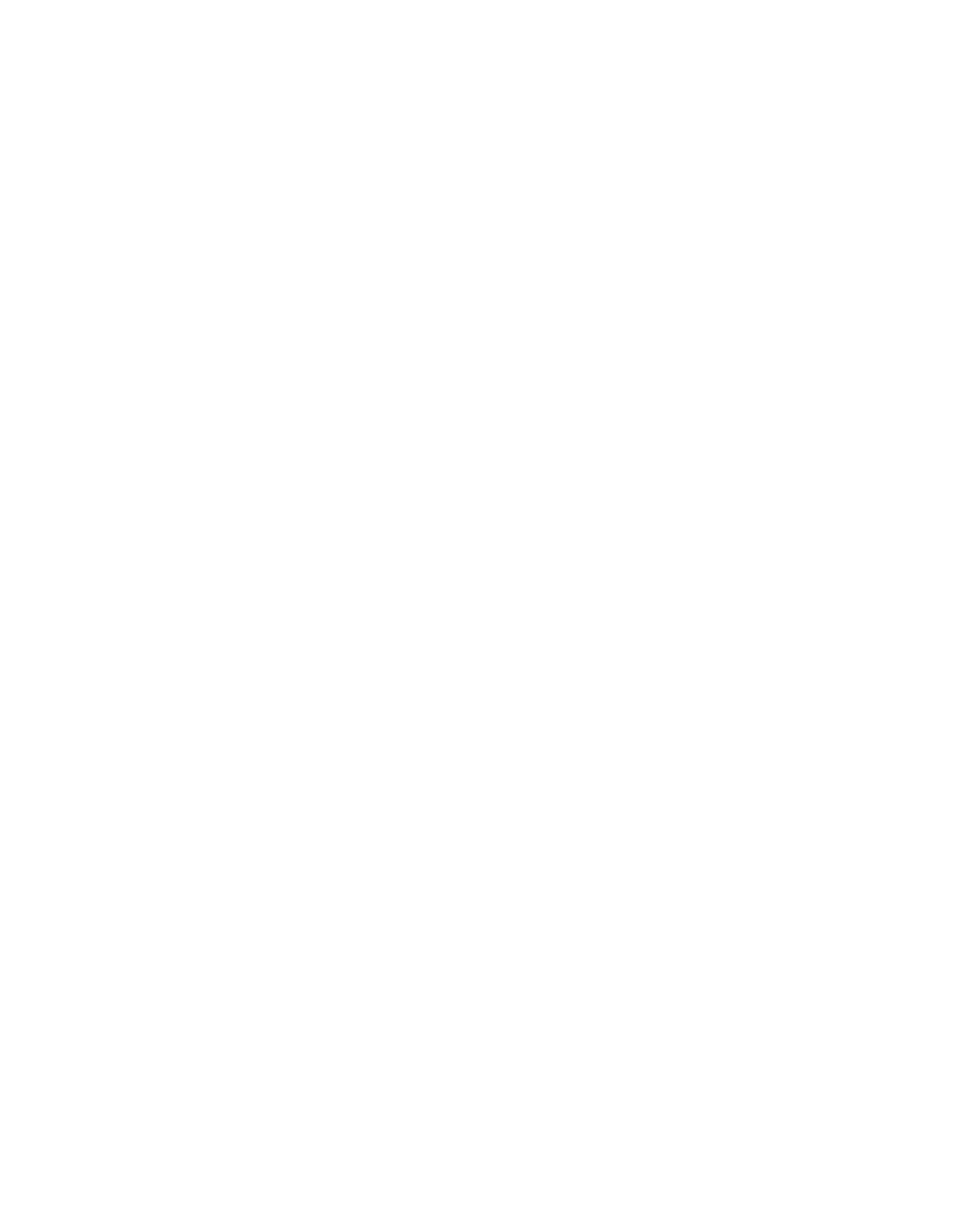Mr. Chairman, Senator Domenici, and Members of the Committee, thank you for the invitation to discuss the Congressional Budget Office's (CBO's) analysis of the costs of two alternatives for the use and disposal of nuclear fuel. For the past 50 years, the nuclear waste produced at reactors across the United States has largely been stored at the reactor sites. That practice, however, has been deemed untenable for the long run.

CBO's analysis compares the cost of two fuel-cycle alternatives for the current generation of thermal reactors. One alternative is direct disposal (as stipulated by current law), which involves using nuclear fuel once, cooling it at an interim storage site, and then disposing of it in a long-term repository. The second alternative is reprocessing, in which spent nuclear fuel is cooled and then reprocessed for one additional use in a reactor, and the wastes from reprocessing are stored in a longterm repository.

My testimony makes the following key points:

- $\blacksquare$  The cost of directly disposing of spent nuclear fuel is less than the cost of reprocessing it. That basic result holds across a wide range of plausible assumptions, but the magnitude of the cost difference between the alternatives varies significantly among different analyses.
- $\blacksquare$  Two studies illustrate the range of estimates of the cost difference between reprocessing and direct disposal. A study by the Boston Consulting Group estimates that reprocessing spent nuclear fuel would cost \$585 per kilogram—or about 6 percent more than direct disposal. CBO's analysis of another study, by a group of researchers affiliated with Harvard University's Kennedy School of Government, suggests that reprocessing would cost about \$1,300 per kilogram—or more than twice as much as direct disposal.
- From its analysis of those and other studies, CBO concludes that for the roughly 2,200 metric tons of spent fuel produced each year in the United States, the reprocessing alternative would be likely to cost at least \$5 billion more in present-value terms than the direct-disposal alternative over the life of a reprocessing plant. (Present-value figures convert a stream of future costs into an equivalent lump sum today.) The cost of reprocessing would be at least 25 percent greater than the cost of direct disposal.
- Major sources of uncertainty in such estimates include how much it would cost to build and operate a reprocessing facility, how long the facility would last, and the market value of reprocessed fuel.
- B Policymakers evaluating the reprocessing and direct-disposal options may be concerned not only about cost but also about such potentially important issues as the impact of the alternatives on the threat of nuclear proliferation and the need for long-term storage space for spent fuel. Those issues are largely beyond the scope of CBO's analysis.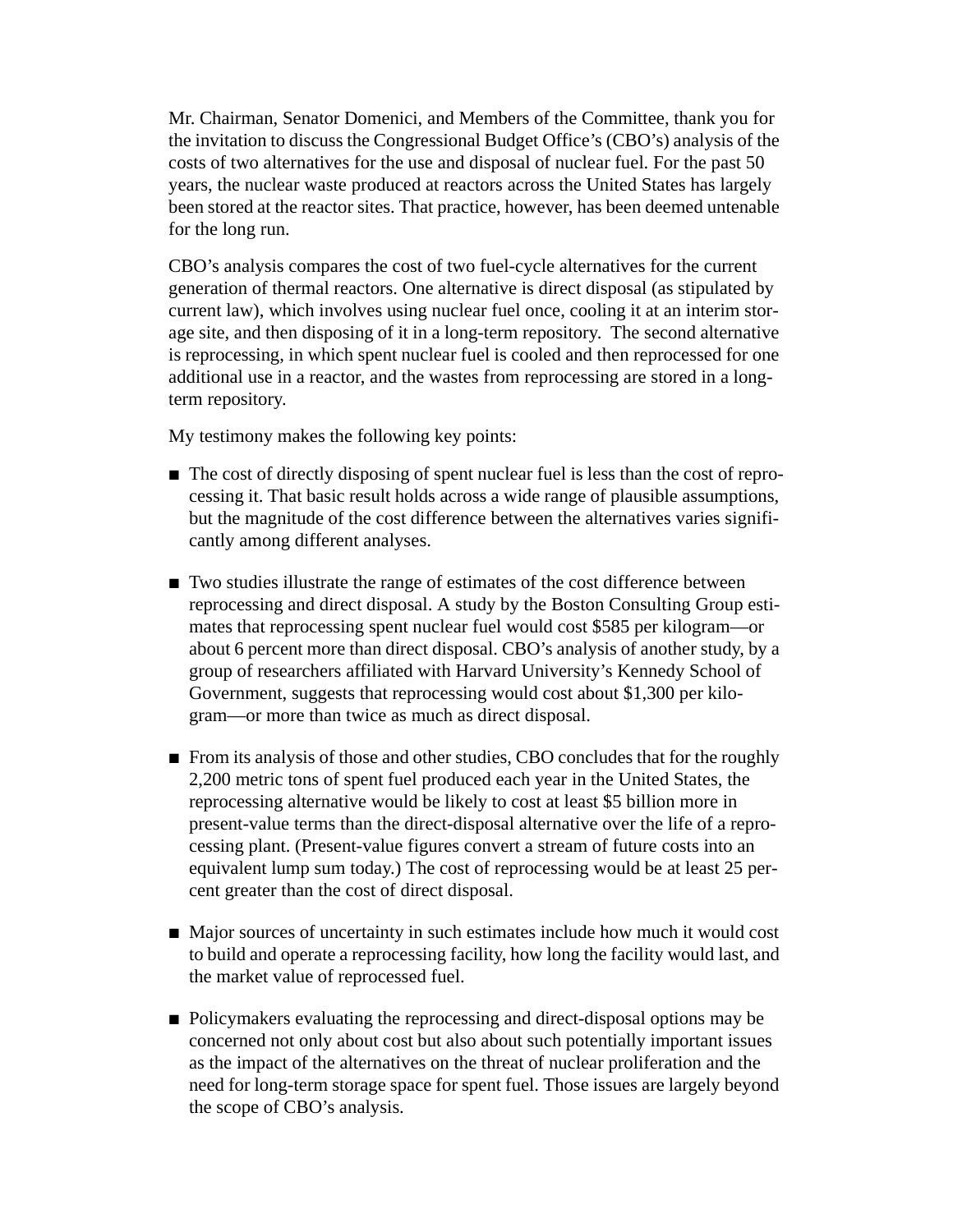## **Background on Nuclear Fuel-Cycle Alternatives**

As of 2006, 104 nuclear reactors were operating in the United States, with a collective generating capacity of about 100 gigawatts of electricity. Those reactors account for nearly 20 percent of the electricity produced in this country.<sup>1</sup>

All of the commercial nuclear power plants in the United States generate electricity by relying on the uranium-235 isotope to sustain a nuclear reaction. Uranium-235 is relatively scarce and typically makes up less than 1 percent of mined uranium ore. The bulk of that ore consists of uranium-238, which cannot be used directly to sustain a nuclear fission chain reaction. For a sustained reaction to occur, the uranium must be enriched—that is, the proportion of uranium-235 must be increased, generally to between 3 percent and 5 percent in the case of fuel for civilian reactors.

After approximately four years in a reactor, too little uranium-235 remains in the fuel to generate electricity. The spent fuel can be handled in one of two ways: Under direct disposal, it is placed in interim storage for cooling, with the goal of eventually storing it in a stable geologic formation over the long term. Under reprocessing—which is done in a few countries but not the United States—a reprocessing facility recovers the useful components of the spent fuel (uranium and certain forms of plutonium) and returns them to the fuel cycle, where they are combined with newly mined uranium to produce more reactor fuel (see [Figure 1](#page-4-0)). Any waste remaining from the spent nuclear fuel after the uranium and plutonium are removed is intended to be stored in a long-term repository. Thus, under either option, some form of long-term storage facility is necessary.

No long-term repository for storing commercial nuclear waste is currently operating anywhere in the world. The Department of Energy (DOE) is planning to build and operate such a repository at Yucca Mountain in Nevada. That facility, originally scheduled to open in 1998, is now intended to start operating in 2017, although a later opening date—2020 or 2021—is more likely.<sup>2</sup> That date would be nearly 40 years after lawmakers directed DOE to begin studying potential sites for a deep underground repository for spent nuclear fuel.<sup>3</sup>

With such delays, the accumulated stock of nuclear waste is expected to exceed Yucca Mountain's mandated capacity before the facility begins accepting waste

<sup>1.</sup> Department of Energy, Energy Information Administration, *Annual Energy Review 2006* (June 2007), Table 8.2a, available at www.eia.doe.gov/emeu/aer/pdf/pages/sec8\_8.pdf.

<sup>2.</sup> Statement of Edward F. Sproat, Director, Office of Civilian Radioactive Waste Management, at the 178th meeting of the Nuclear Regulatory Commission's Advisory Committee on Nuclear Waste, April 10, 2007, available at www.nrc.gov/reading-rm/doc-collections/acnw/tr/2007/ nw041007.pdf

<sup>3.</sup> As originally enacted, the Nuclear Waste Policy Act of 1982 called for studies of three potential sites for long-term geologic repositories. Sections 5011 and 5012 of the Nuclear Waste Policy Amendments Act of 1987 effectively cancelled any investigation into sites other than the one at Yucca Mountain.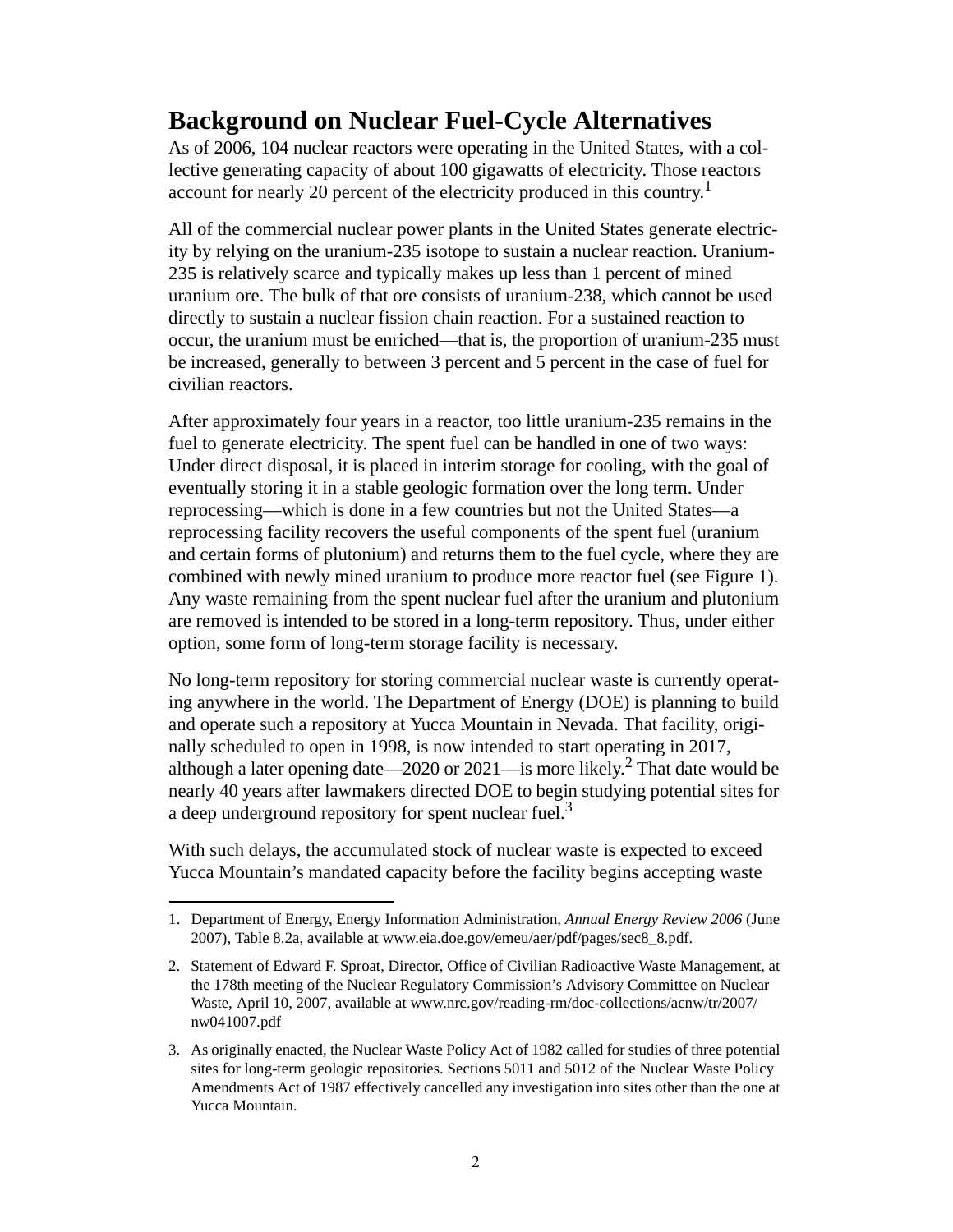#### <span id="page-4-0"></span>**Figure 1.**

## **Nuclear Fuel Cycles**



Source: Congressional Budget Office based on Ian Hore-Lacy, Nuclear Energy in the 21st Century (London: World Nuclear University Press, 2006).

**Long-Term Storage**

Note:  $U_3O_8$  = uranium oxide concentrate;  $UF_6$  = uranium hexafloride; U-235 = uranium-235.

**Mining**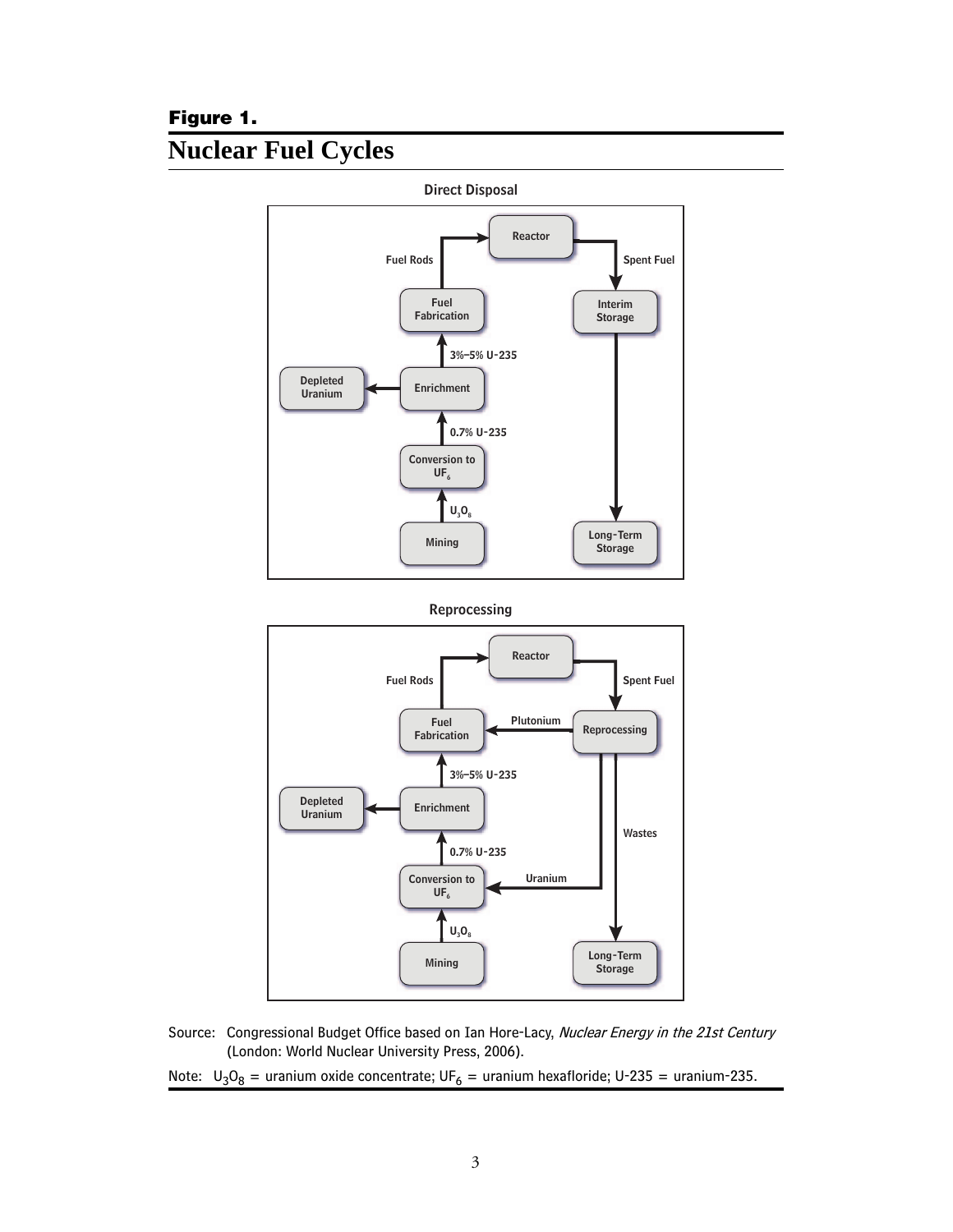for storage. One approach to that problem is to expand the repository's capacity, either physically or by lifting the mandated limit on how much waste Yucca Mountain can accept (an option that many observers believe could be undertaken without compromising safety). Another approach is to reprocess spent nuclear fuel for reuse in reactors. That option could increase the effective capacity of the repository by allowing more nuclear waste to be stored in a given amount of space.

The main factor that determines the overall storage capacity of a long-term repository is the heat content of nuclear waste, not its volume. The waste that results from reprocessing spent fuel from thermal reactors has a lower heat content (after a period of cooling) than the spent fuel itself does. Thus, it can be stored more densely.<sup>4</sup> The extent of that densification directly affects the relative costs of direct disposal and reprocessing. However, unlike waste from the reprocessing process, spent fuel that has been reprocessed and used again has a higher heat content than spent fuel that has been used only once. Storing that previously recycled spent fuel in the long-term repository immediately would eliminate all of the densification benefits of reprocessing. Consequently, for reprocessing to reduce the need for and cost requirements of—long-term storage, previously recycled spent fuel would have to be allowed to accumulate at some location outside the repository.

Besides potentially lowering long-term disposal costs, reprocessing spent nuclear fuel has the advantage of reducing expenditures for freshly mined and enriched uranium. In effect, recovering unused uranium from spent fuel extends the life of unmined uranium resources. Furthermore, recovered plutonium is not subject to many of the fuel-preparation costs (such as for conversion and enrichment) that are necessary with uranium (see [Figure 1\)](#page-4-0). That potential for front-end savings was especially appealing when the U.S. commercial nuclear program began in the 1950s. It became less pronounced by the 1960s, as uranium prices declined and uranium preparation techniques matured. Spot prices for uranium have recently reached historical highs (adjusted for inflation), but high prices would have to persist for decades to increase the economic viability of reprocessing.

Reprocessing and direct disposal differ not only in potential costs but also in possible risks for the proliferation of nuclear weapons. Spent nuclear fuel itself poses little risk of proliferation because the plutonium it contains is mixed with highly radioactive elements and can be recovered only in dedicated reprocessing facilities.<sup>5</sup> But the most widely used method of reprocessing—called plutonium and uranium recovery by extraction, or PUREX—yields pure plutonium, which has relatively low radioactivity and can be handled directly. Thus, the PUREX method recovers plutonium in a form that poses risks for theft and proliferation. Other

<sup>4.</sup> The "densification factor" describes that relationship; for example, a densification factor of 2 indicates that twice as much waste from reprocessing can be stored at the same total cost (in other words, that the unit cost of storage is half as much).

<sup>5.</sup> Steve Fetter and Frank N. von Hippel, "Is U.S. Reprocessing Worth the Risk?" *Arms Control Today* (September 2005), available at www.armscontrol.org/act/2005\_09/Fetter-VonHippel.asp.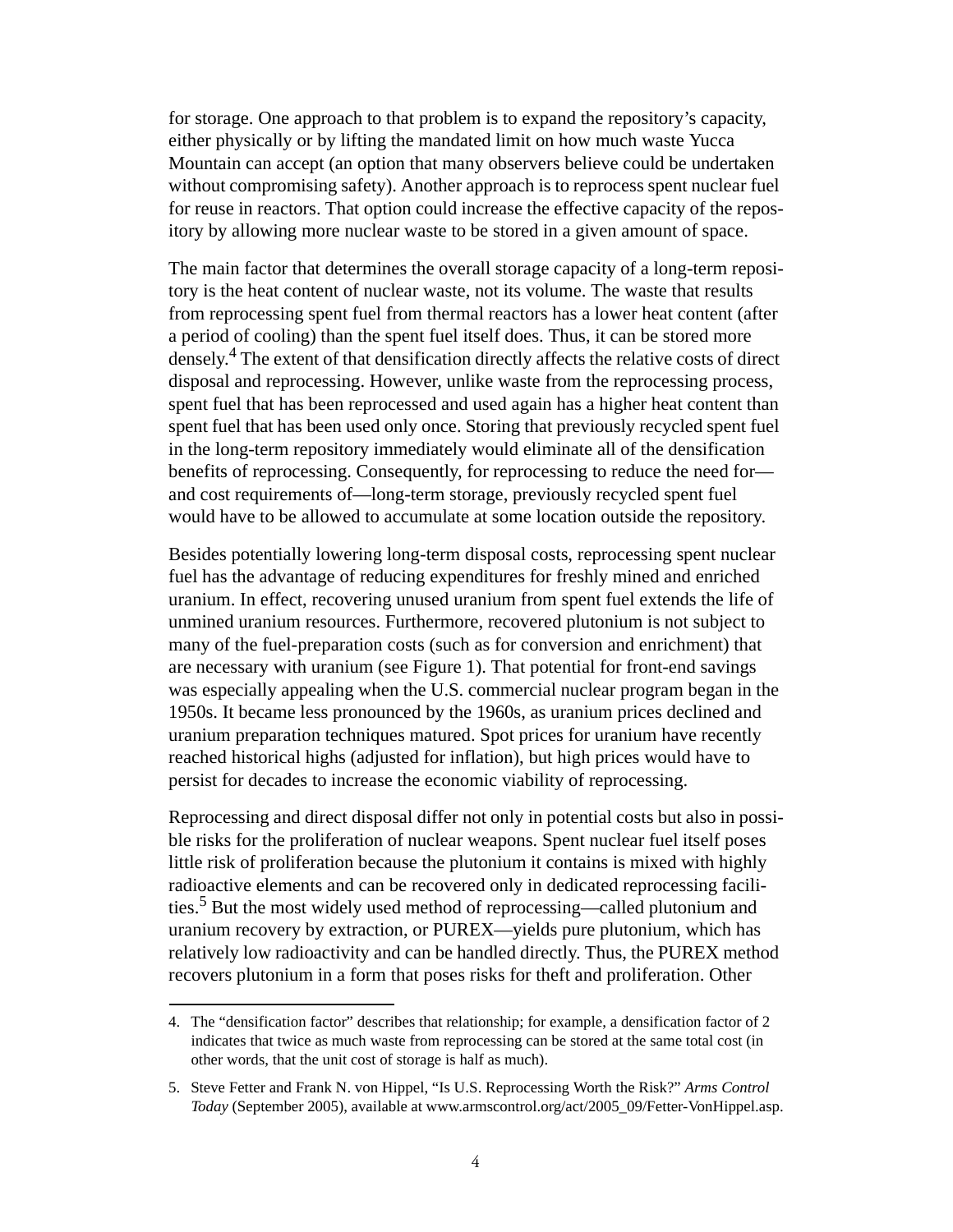reprocessing methods being considered by policymakers try to reduce those risks by not separating pure plutonium from spent fuel.

#### **Reprocessing Facilities**

The United States has limited experience with commercial reprocessing. Three reprocessing plants were built for commercial use, but only one—a plant in West Valley, New York, that opened in 1966—achieved any level of operation. The need for costly upgrades caused it to close in 1976, having handled only spent fuel from national defense operations.<sup>6</sup>

Today, five nations—France, the United Kingdom, Japan, Russia, and India have or are developing reprocessing facilities. The world's largest reprocessing plant is located in La Hague, France, and has a gross capacity of 1,700 metric tons per year. The United Kingdom has two reprocessing centers at its Sellafield Nuclear Site: a 900-metric-ton thermal oxide reprocessing plant (THORP) and a facility that specializes in reprocessing waste for two specific British nuclear facilities (Oldbury and Wylfa, both of which are expected to cease operations by 2010). Another reprocessing facility has been under construction in Rokkasho, Japan, since the late 1980s. The start of commercial operations there has been delayed several times but is now expected to occur later this year.

#### **Thermal Reactors Versus Fast-Neutron Reactors**

CBO's analysis compares the cost of reprocessing nuclear fuel from thermal reactors—the type of commercial reactor used now in the United States—with the cost of using uranium fuel a single time and then putting all of it in a geologic repository. However, some policy initiatives, such as the Global Nuclear Energy Partnership, have focused on another type of reactor: an advanced burner reactor, which is a type of fast-neutron reactor. Whereas thermal reactors rely on less energetic, or modulated, neutrons to sustain a nuclear chain reaction, fast-neutron reactors rely on unmodulated (and hence more energetic) neutrons for a reaction. Fast-neutron reactors use plutonium as a fuel source rather than uranium because plutonium maintains a reaction with unmodulated neutrons more readily than commercialgrade enriched uranium does.

Fast-neutron reactors offer several advantages. They can convert plentiful uranium-238 (which is not usable for nuclear chain reactions) into plutonium in such a way as to produce (or breed) more plutonium than the reactor itself uses. In that way, a fast-neutron breeder reactor can extend uranium resources by accessing 60 to 100 times more of the energy content of uranium than thermal reactors can.<sup>7</sup> Fast-neutron reactors also generate less spent fuel than thermal reactors do. Besides uranium and plutonium, spent nuclear fuel includes two other types of

<sup>6.</sup> Anthony Andrews, *Nuclear Fuel Reprocessing: U.S. Policy Development,* Report for Congress RS22542 (Congressional Research Service, November 29, 2006).

<sup>7.</sup> Uranium Information Centre, *Fast Neutron Reactors,* Briefing Paper No. 98 (Melbourne, Australia: Australia Uranium Association, June 2006), available at www.uic.com.au/nip98.htm.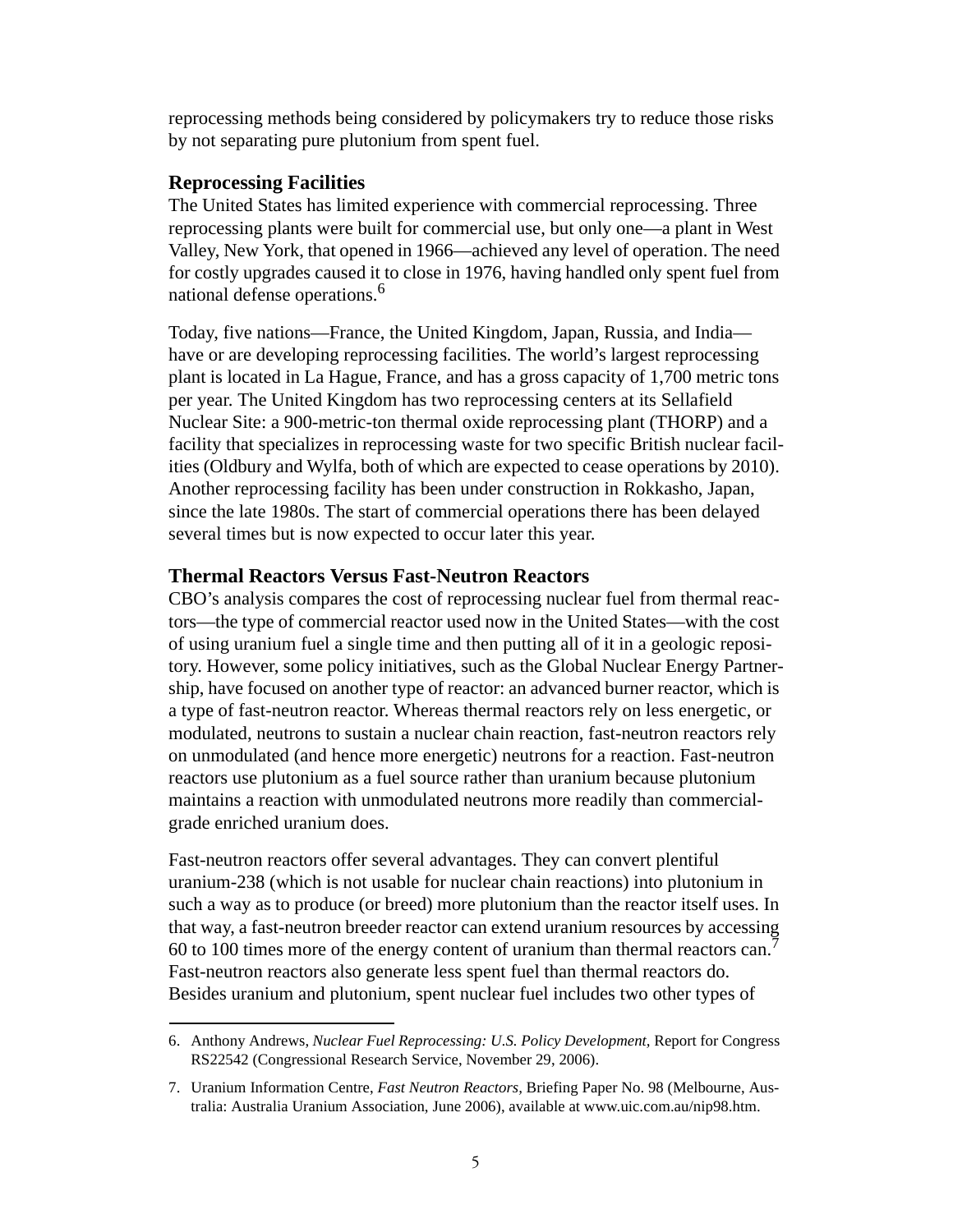waste: fission products and minor actinides. Minor actinides decay less rapidly than fission products do. Because the capacity of a geologic repository depends to a significant degree on the long-term radioactivity of waste, it is greatly influenced by the amount of minor actinides present in spent fuel. Advanced burner reactors can potentially burn all of the actinides in nuclear fuel, so waste from those reactors requires less geologic storage space than does either spent nuclear fuel from thermal reactors or the waste from reprocessing thermal reactors' spent fuel.

Whereas reprocessing spent fuel is merely an option with thermal reactors (to extend uranium resources or to potentially expand long-term storage capacity), it is an integral part of the fuel cycle for advanced burner reactors. The fuel needed to power advanced burner reactors can be collected by reprocessing spent fuel from thermal reactors or from burner reactors. Furthermore, if burner reactors are used to reduce thermal-reactor waste, spent nuclear fuel must be reprocessed.

This testimony does not consider reprocessing in the context of fast-neutron reactors, for three reasons. First, no commercial fast-neutron reactors exist in the United States and none are planned. Second, the 60-year-old PUREX process is essentially the only reprocessing method now used for thermal reactors, and given its long history, the cost of PUREX is better known than the costs of more-recent reprocessing technologies that are being considered for fast-neutron reactors. Third, reprocessing fuel for advanced burner reactors would probably require reprocessing nuclear waste from thermal reactors as a first step to create the fuel for the burner reactors and to manage any existing thermal-reactor waste. Thus, reprocessing thermal-reactor waste can be thought of as a transitional element to a burner-reactor program.

## **Cost Comparisons for Direct Disposal and Reprocessing**

Reprocessing nuclear fuel could have several economic advantages over direct disposal. It could reduce spending on newly produced uranium fuel and extend the useful life of uranium resources. In addition, it could save money on long-term storage by reducing the size of the repository necessary to handle spent nuclear fuel or by delaying the need to expand such a facility in the future.

With current reactor technology, reprocessing would also have economic disadvantages. First, it would require building dedicated facilities to recover the useful components of spent nuclear fuel and then to combine them into a form usable in a nuclear reactor. Second, previously recycled spent fuel would also need some form of long-term storage.

To quantify the relative costs of reprocessing and direct disposal, CBO's analysis focuses on the costs of handling nuclear fuel after it is discharged from a reactor. In the case of reprocessing, those costs include the costs of reprocessing services (both recovering uranium and plutonium and fabricating them into usable nuclear fuel), transportation, and long-term disposal of wastes, partially offset by "fuel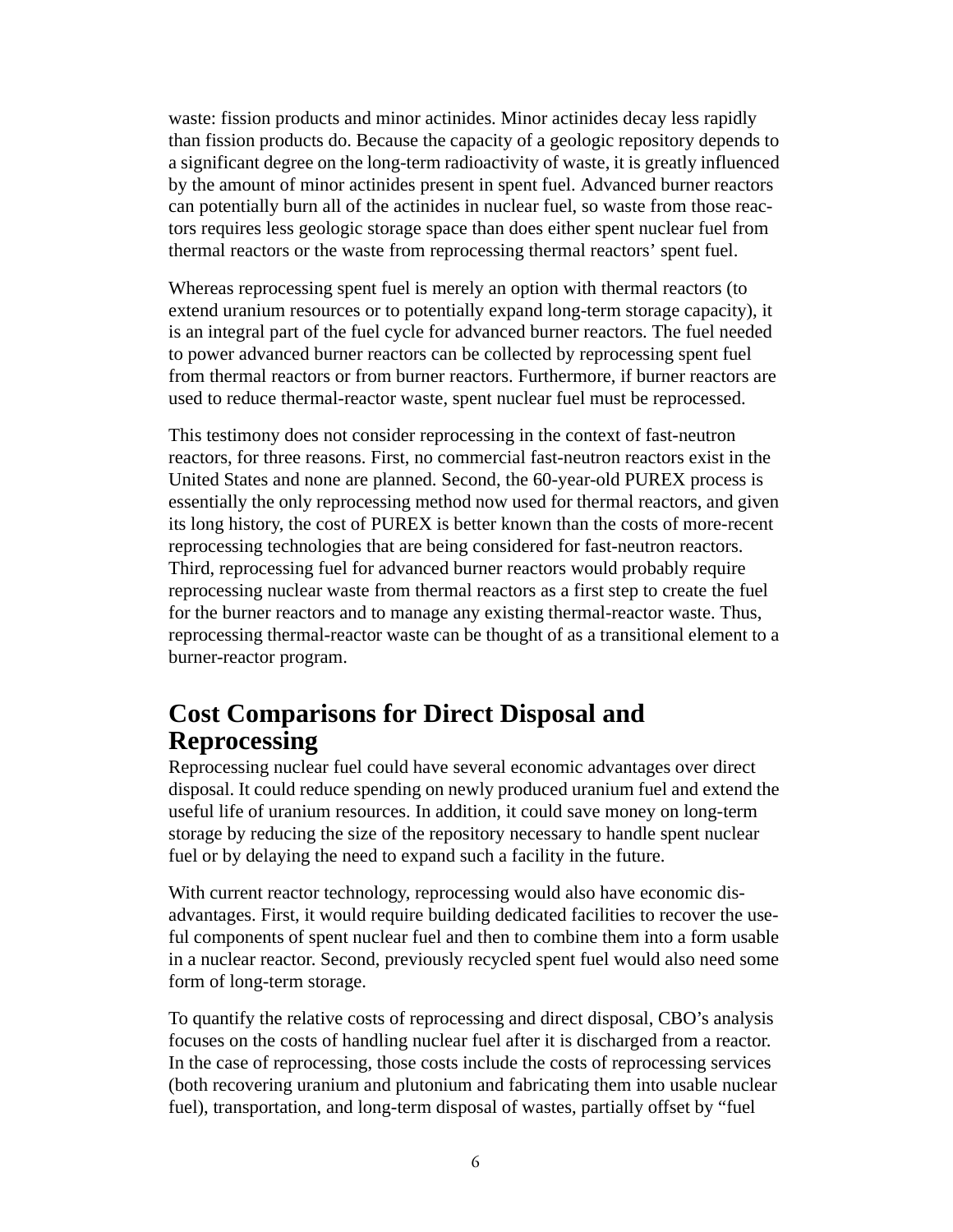credits," which various models use to reflect the value of the reprocessed fuel (in the form of savings on the costs of newly purchased fuel). In the case of direct disposal, the costs in this analysis include costs for interim storage to cool the spent fuel, transportation, and long-term disposal.

CBO reviewed a number of studies that shed light on the costs of nuclear fuelcycle alternatives, including reports by the National Research Council, the Massachusetts Institute of Technology, the Idaho National Laboratory, and the Nuclear Energy Agency of the Organisation for Economic Co-operation and Development  $(OECD).$ <sup>8</sup> However, CBO's analysis focused on two studies in particular: a 2006 report by the Boston Consulting Group (BCG) and a 2003 report by researchers at Harvard University's Kennedy School of Government.<sup>9</sup> Those two studies are the only recent analyses available that investigate the costs of all facets of both reprocessing and direct disposal (including transportation, interim storage, and credits for recycled fuel). Other studies consider only the costs of reprocessing or do not examine the various components of total costs. In addition, the two studies' estimates of the cost of reprocessing services—one of the largest cost elements bound the range of estimates provided in, or implied by, the other studies. The Kennedy study's estimate of the cost of reprocessing services is about twice the size of the BCG study's estimate. Other studies that CBO examined had cost estimates for reprocessing services that fell within the range defined by those two reports.

#### **Evaluating the Boston Consulting Group and Kennedy Studies on a Common Ground**

The BCG study concludes that reprocessing spent fuel costs about \$30 more per kilogram than direct disposal (which the study estimates at \$555 per kilogram). To directly compare that estimate with the results of the Kennedy study, CBO modified the Kennedy study to reflect a similar initial framework as in the BCG study. In that framework, the Kennedy study implies that reprocessing costs about \$700 more per kilogram than direct disposal. Given the volume of waste expected to be generated over the lives of the plants evaluated, those estimates suggest that the present-value cost of reprocessing exceeds that of direct disposal by about

<sup>8.</sup> National Research Council, *Nuclear Wastes: Technologies for Separations and Transmutations* (Washington, D.C: National Academy Press, 1996); Massachusetts Institute of Technology, *The Future of Nuclear Power* (Cambridge, Mass.: MIT, 2003), available at http://web.mit.edu/ nuclearpower; D.E. Shropshire, *Advanced Fuel Cycle Cost Basis* (Idaho Falls: Idaho National Laboratory, April 2007), available at www.inl.gov/technicalpublications/Documents/3667084. pdf; and Nuclear Energy Agency, *The Economics of the Nuclear Fuel Cycle* (Paris: Organization for Economic Co-operation and Development, 1994), available at www.nea.fr/html/ndd/ reports/efc.

<sup>9.</sup> Boston Consulting Group, *Economic Assessment of Used Nuclear Fuel Management in the United States* (study prepared for AREVA Inc., July 2006); and Matthew Bunn and others, *The Economics of Reprocessing vs. Direct Disposal of Spent Nuclear Fuel* (Cambridge, Mass.: Belfer Center for Science and International Affairs, John F. Kennedy School of Government, Harvard University, December 2003).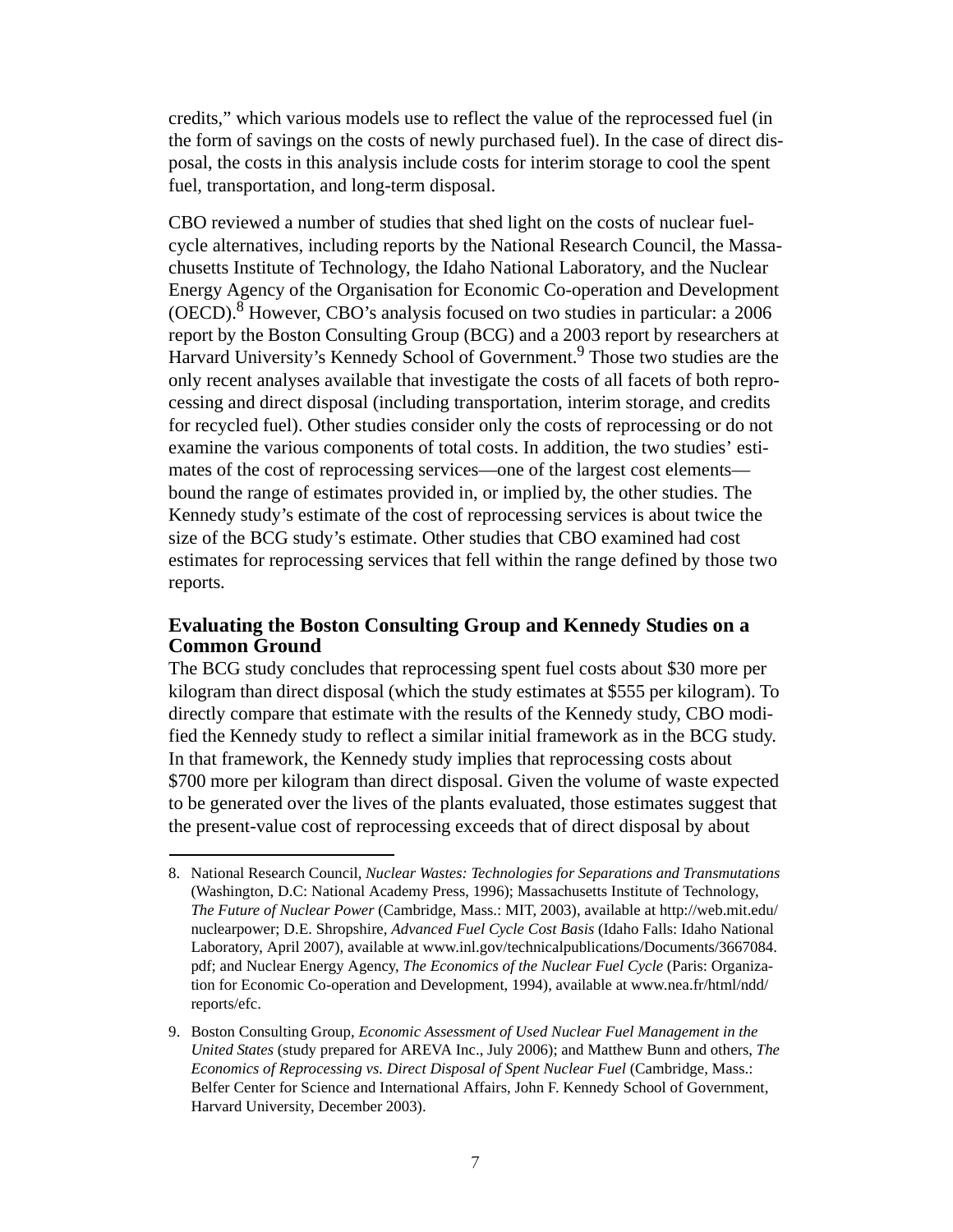\$2 billion for the BCG study and by about \$26 billion for the Kennedy study, as modified by CBO. (Present-value calculations use a discounted cost framework that describes the amount of funds that would be necessary in 2007 to pay all of the costs of a waste-management option over the assumed lifetime of a reprocessing plant.)

Several differing assumptions account for much of the gap between those two present-value estimates. Such assumptions include the interest rate used to estimate the present value of future costs (the discount rate), the relationship between a reprocessing plant's yearly operating costs and total capacity costs, the time horizon over which the plant operates, the cost of a long-term repository, and the degree to which waste from reprocessing can be stored more densely than spent nuclear fuel in the repository. Changes to any of those assumptions will affect the relative costs of the two waste-handling alternatives. To control for those differences, CBO's analysis imposed a common set of cost assumptions on the estimates from the BCG study and from the modified Kennedy study. In particular, CBO assumed the following:

- $\blacksquare$  A discount rate of 3.5 percent, which lies between the rates used in the two studies.
- $\blacksquare$  Plant operating costs that equal 6 percent of the plant's capital costs, a rule of thumb adopted in an analysis by OECD's Nuclear Energy Agency.<sup>10</sup> That figure lies between the 4.6 percent ratio implied by the BCG study and the 7.5 percent ratio implied by the Kennedy study.
- $\blacksquare$  A lifetime of 40 years for a reprocessing plant, the midpoint between the 50-year figure used in the BCG study and the 30-year lifetime assumed in the Kennedy study.
- Repository costs of \$1,036 per kilogram of heavy metal stored in the repository, an estimate that CBO developed using cost data from DOE. That cost exceeds both the \$736 per kilogram figure in the BCG study and the \$868 per kilogram estimate in the Kennedy study.
- $\blacksquare$  A densification factor of 2.5 applied to repository capacity, based on the study by the Idaho National Laboratory.<sup>11</sup> That figure is between the factor of 4 used in the BCG study and the factor of 2 implied by the Kennedy study.

As those common assumptions are applied successively, the two present-value estimates of the difference between reprocessing and direct-disposal costs narrow

<sup>10.</sup> Nuclear Energy Agency, *Accelerator-Driven Systems and Fast Reactors in Advanced Nuclear Fuel Cycles: A Comparative Study* (Paris: Organization for Economic Co-operation and Development, 2002), p. 211, available at www.nea.fr/html/ndd/reports/2002/nea3109.html.

<sup>11.</sup> Shropshire, *Advanced Fuel Cycle Cost Basis*, p. L-12.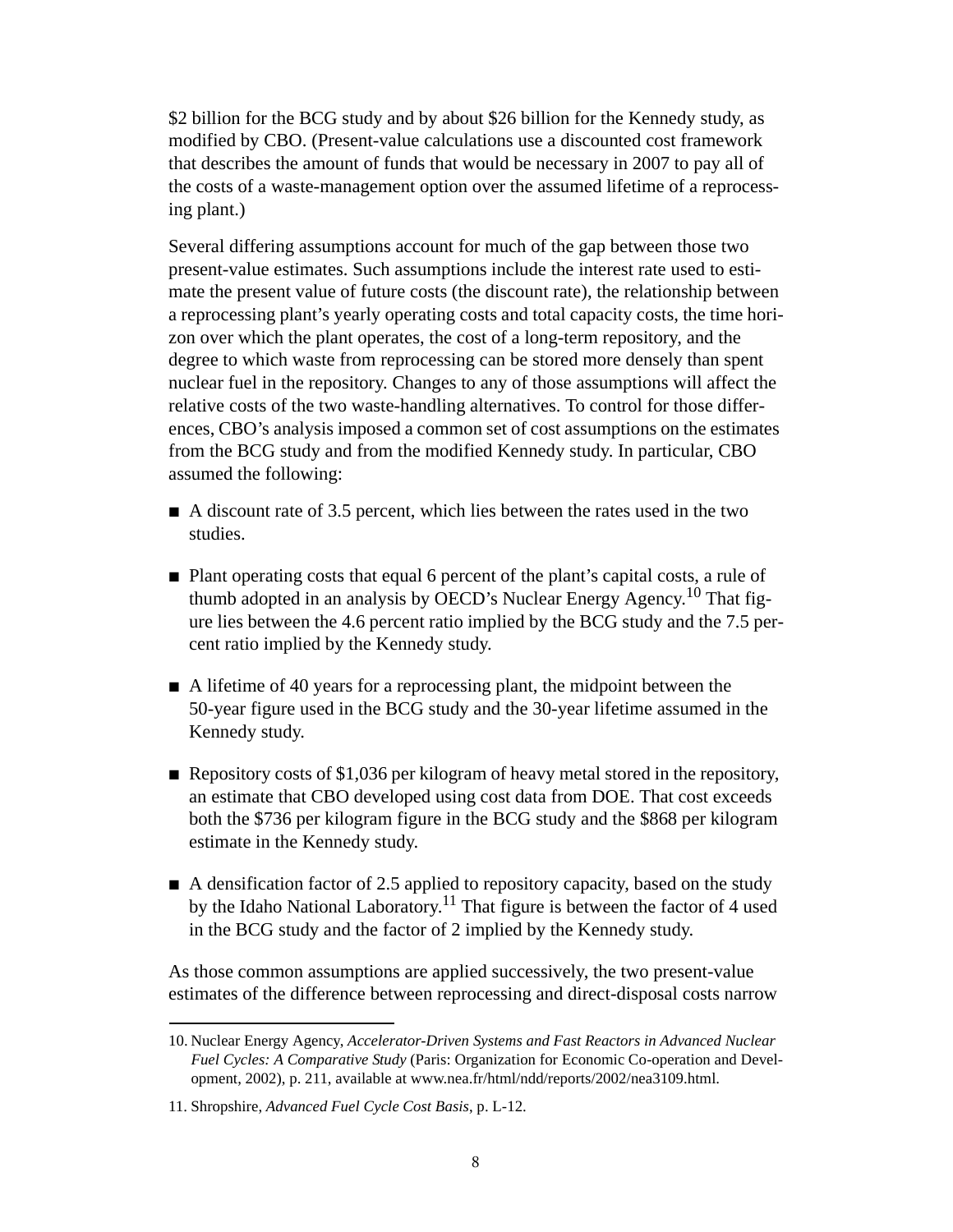#### <span id="page-10-0"></span>**Figure 2.**

## **Discounted Cost Differences Between Reprocessing and Direct Disposal**



Source: Congressional Budget Office based on Boston Consulting Group (BCG), *Economic Assess*ment of Used Nuclear Fuel Management in the United States (study prepared for AREVA Inc., July 2006); and Matthew Bunn and others, *The Economics of Reprocessing vs. Direct* Disposal of Spent Nuclear Fuel (Cambridge, Mass.: Belfer Center for Science and International Affairs, John F. Kennedy School of Government, Harvard University, December 2003).

- Note: The numbers shown here represent the extent to which the future costs of reprocessing spent nuclear fuel exceed the future costs of direct disposal on a present-value basis. (Present-value figures convert a stream of future costs into an equivalent lump sum today.) The first set of bars shows the values implied by the BCG and Kennedy School studies under their different assumptions. The successive sets of bars show the cumulative effects of applying common assumptions to the two baseline estimates. The common assumptions that CBO used for this analysis are described in detail in the text.
- a. Densification is the extent to which waste from reprocessing can be stored more densely than unreprocessed spent fuel in a long-term repository.

from a range of \$2 billion to \$26 billion to a range of \$5 billion to \$11 billion (see [Figure 2\)](#page-10-0).

Most of that remaining gap is attributable to the two studies' different assumptions about the costs of building and operating a reprocessing plant. The BCG study estimates construction costs at about \$17 billion for a plant with a capacity of 2,500 metric tons per year. A meaningful comparable estimate cannot be derived from the Kennedy study because that analysis does not explicitly differentiate between capital and operating costs. The likelihood that a newly built U.S. plant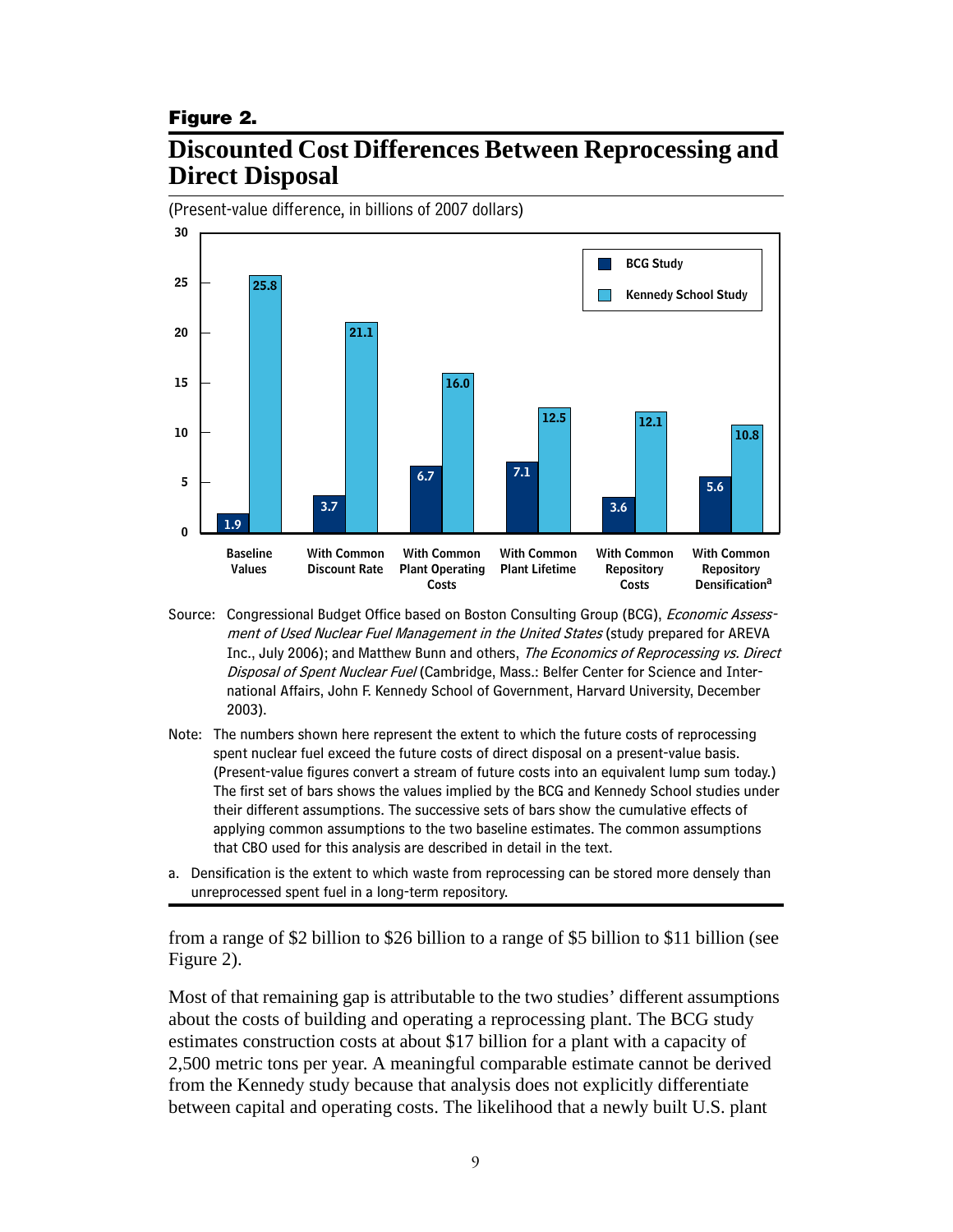would match either study's cost assumptions is difficult to judge; the historical record provides scant evidence about the overall cost of a reprocessing facility and its component parts. Not only are there few large-scale commercial reprocessing plants, but only limited information is available about their construction and operating costs.

Neither the 900-metric-ton THORP facility in the United Kingdom nor the 1,700 metric-ton La Hague facility in France has enough capacity to handle the 2,200 metric tons of nuclear waste generated in the United States each year—the amount considered in this analysis. Thus, a facility larger than any past or current example would be necessary if a single reprocessing plant was to handle the United States' entire annual output of spent nuclear fuel.

A larger facility would be more costly than existing plants, although to what degree is unknown. The limited information available suggests that the THORP plant cost around \$6.3 billion to build (in 2007 dollars). The BCG study indicates that the construction cost of the La Hague facility was around \$18 billion (unlike the THORP estimate, however, that total includes a fabrication facility for recycled fuel, which increases the overall cost). The nearly complete 800-metric-ton Rokkasho facility will reportedly cost about \$21 billion, but part of that cost is attributable to specifics of the plant's location that would not necessarily apply to a U.S. facility. Given the lack of numerous commercial reprocessing facilities to use as examples, it is difficult to know how much geographic location, economies of scale, and regulatory environment affect the cost of a reprocessing plant.

All of the costs for reprocessing services included in this analysis assume that the plant would operate near capacity for its entire life. History, however, suggests that such an assumption might be optimistic and therefore that the unit cost of reprocessing could be higher than described here. Neither THORP nor La Hague has operated close to full capacity for a substantial period. THORP has been closed for more than two years after experiencing a radioactive leak. Before that, the plant operated at about 60 percent of capacity over its first 11 years. Although La Hague has not had the technical problems of the THORP facility, it too is operating well below full capacity: at approximately 65 percent, according to recent estimates. Operating at less than full capacity limits the amount of spent fuel that can be handled for a given cost.

Another factor that could increase the estimated cost of reprocessing relative to direct disposal is the discount rate used in present-value calculations. The rate assumed in this analysis is similar to those used in the BCG and Kennedy studies and slightly above a risk-free government rate—but it is well below the rate that might be applied for this type of project. A higher discount rate would result in a larger cost difference between reprocessing and direct disposal.

The relative cost of reprocessing is also affected by the market value of recycled fuel. As noted above, the fuel credits used in this analysis reflect front-end savings from using recycled fuel rather than newly mined uranium. If the costs of uranium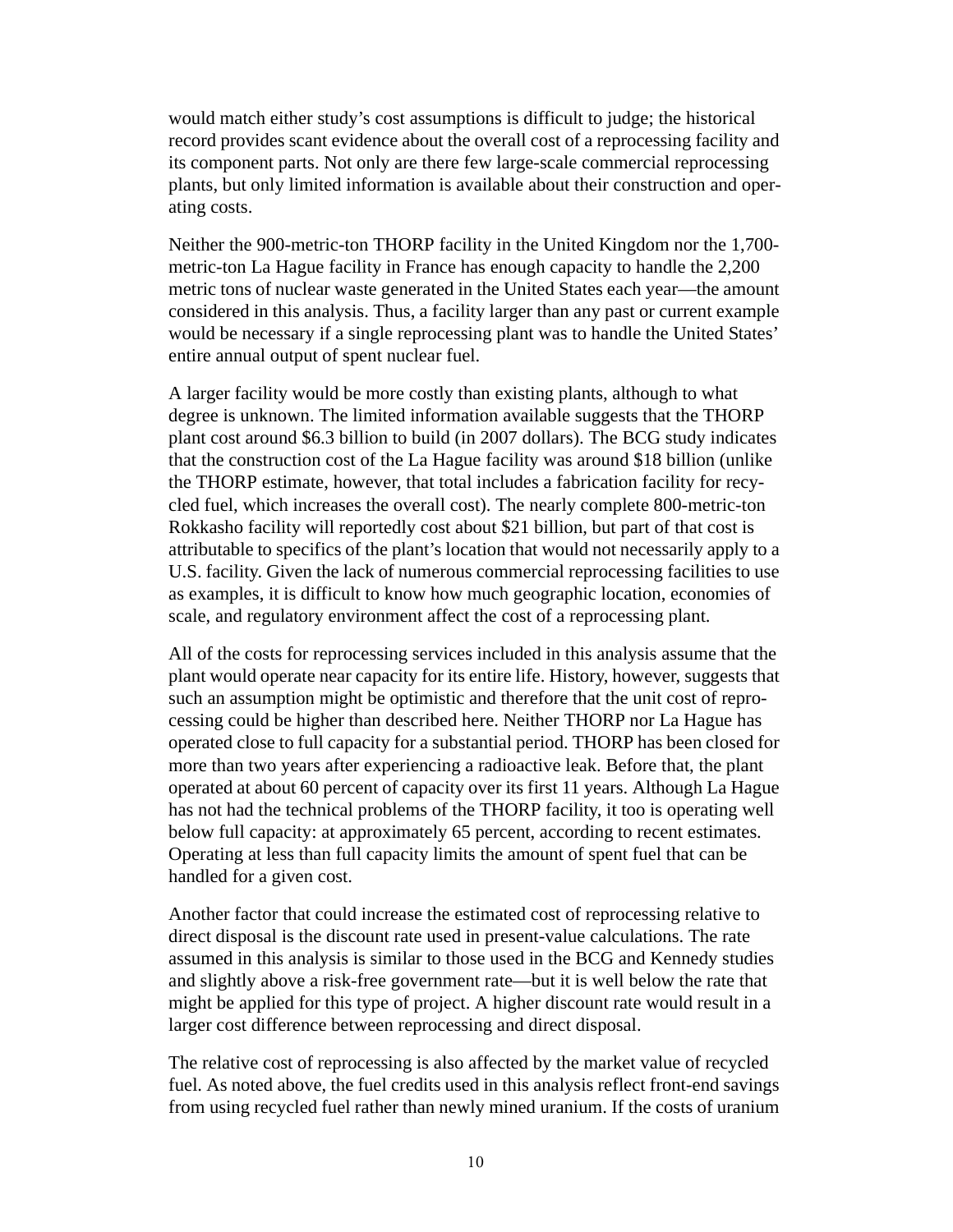mining and fuel preparation increased, and if recycled fuel proved to be a good substitute for newly mined uranium in nuclear reactors, higher fuel credits could offset the cost of reprocessing to a greater extent. Although uranium prices are currently high by historical standards, it is not certain whether high prices will continue in the future or whether current prices will encourage additional uranium development that could lower prices. Furthermore, modifying a nuclear reactor to use recycled fuel entails some costs, which would offset a portion of the potential fuel credits from reprocessing.

#### **Sensitivity to Varying Assumptions**

Although the size of the cost difference between reprocessing and direct disposal depends on inputs to specific models, the conclusion that reprocessing is more expensive than direct disposal generally applies under various assumptions. CBO tested the sensitivity of the results to changes in some of the key parameters of this analysis.

- B An increase of 1 percentage point in the discount rate increases the difference in present-value costs between reprocessing and direct disposal by between \$3 billion and \$4 billion.
- A reduction in the assumed operating costs of a reprocessing plant narrows the cost gap between reprocessing and direct disposal. For example, decreasing the ratio of a plant's operating costs to its capital costs by 1 percentage point reduces the present-value cost differential by between \$2 billion and \$3 billion. However, operating costs would have to be at least 50 percent lower for reprocessing to cost the same as or less than direct disposal.
- A change in the assumed operating lifetime of a reprocessing facility has no material impact on the cost differential for the two waste-handling alternatives.
- $\blacksquare$  A rise in the cost of the long-term storage repository reduces the difference between the costs of reprocessing and direct disposal. That cost would have to increase to a very great extent, however, for direct disposal to cost as much as reprocessing. Even then, if the factors responsible for the increase (such as general growth in materials and construction costs) also applied to the cost of a reprocessing plant, reprocessing would continue to have a cost disadvantage.
- $\blacksquare$  An increase in the extent to which waste from reprocessing can be stored more densely than unreprocessed spent fuel (the densification factor) lowers the cost of reprocessing relative to direct disposal. However, reprocessing remains at a cost disadvantage under plausible values for densification.

In conclusion, the cost of reprocessing may be comparable to that of direct disposal under limited circumstances, but under a wide variety of assumptions, reprocessing is more expensive (given current reactor technology).